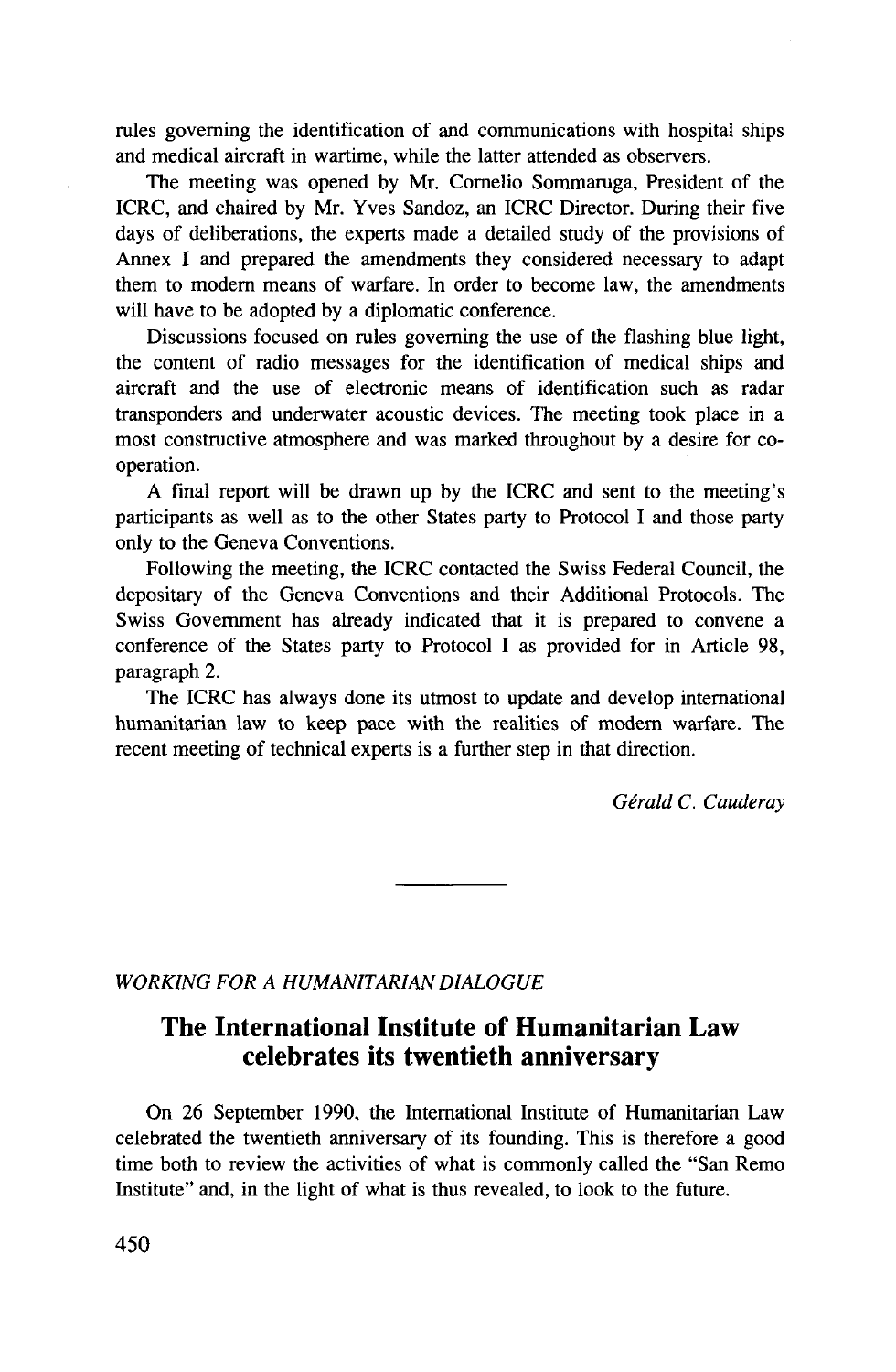From 24 to 27 September 1970, a conference was held in San Remo, Italy, on the theme of "Human Rights as the Basis of International Humanitarian Law". It was attended by some 200 people, among them leading experts who had made major contributions to that body of law. One of the results of the conference was the San Remo Declaration, which created the San Remo Institute with the following objectives:

- *(a)* to disseminate, reaffirm and develop humanitarian law at the national and international level;
- *(b)* to encourage and develop all initiatives in order to implement an effective humanitarian law.\*

It was decided to locate the Institute in the Villa Nobel, where Alfred Nobel spent his last years and where he made the will by which he set up the foundation and prize bearing his name.

The Institute's founders were motivated by the many situations of humanitarian concern caused not only by armed conflicts — both international and internal — and by natural and industrial disasters, but also by ignorance, poverty, underdevelopment and intolerance. Though they realized that there were many organizations throughout the world engaged in all manner of humanitarian work, they knew that there were numerous problems which had not been dealt with judiciously by international law or were not covered by it at all. Such problems were so complex and far-reaching that a new approach with fresh initiatives was felt to be necessary. From the very first session of the 1970 conference, it became clear that one of the Institute's major roles would be to bring together individuals and organizations with very different backgrounds, objectives and areas of specialization but which were to varying degrees involved in humanitarian endeavours.

Once in operation, the Institute went straight to work, tackling the problems one after the other. It uses a variety of means and methods, organizing conferences, round-table discussions, meetings of experts, and courses and seminars, arranging for professional training and instruction, and for the publication of research work and studies.

Over the years, the Institute has carried out a series of specific programmes. It has become a forum for dialogue between diverse entities: States, intergovernmental and non-governmental international organizations, scientific, academic and specialized research institutions, and individuals interested in matters of humanitarian concern. The fostering of discussion is certainly the Institute's main function; it has acted as a catalyst for discourse between the components of the International Red Cross and Red Crescent

<sup>\*</sup> Article 2 of the Institute's Statutes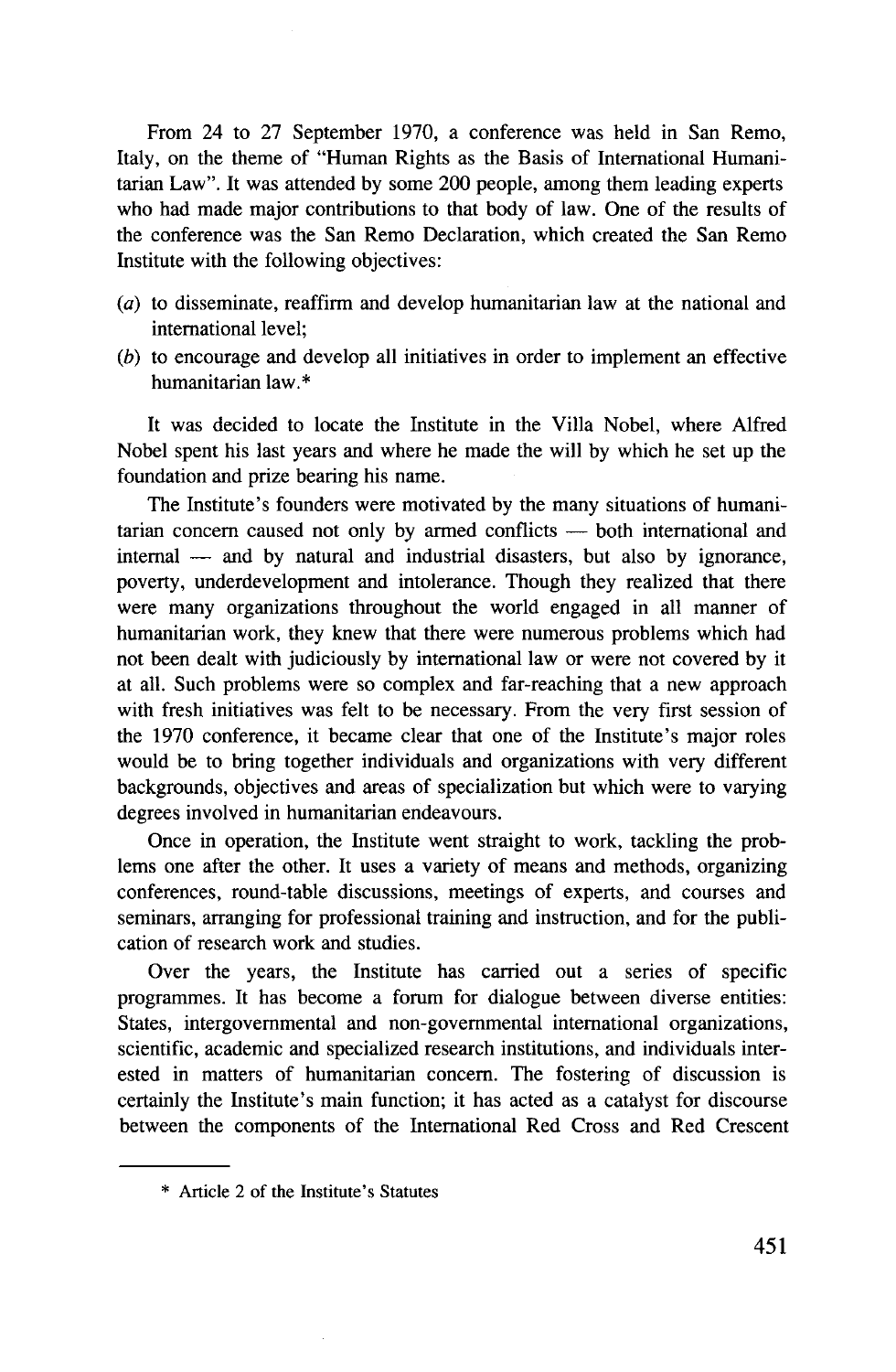Movement, different organizations in the United Nations system—in particular the High Commissioner for Refugees and the Human Rights Centre—the Council of Europe, the International Organization for Migration, Amnesty International, the International Commission of Jurists, the International Institute of Human Rights in Strasbourg, to name but a few.

> $\Delta \omega$  $\mathbf{d}$

In its first 20 years of existence, the Institute has dealt with international humanitarian law, human rights law, refugee law, disaster-relief law, problems arising from population movements, and large-scale migration, the reuniting of divided families and all related subjects.

• The Institute has given constant close attention to *international humanitarian law* in the broadest sense of the term. This body of law is too often unknown or misunderstood by those whose duty it is to implement it, and it requires continual development to ensure its effectiveness in meeting ever-changing needs. The ICRC, the League and the National Societies have, it is true, conducted dissemination programmes over the years, but their efforts require support, and the Institute has worked impartially to promote knowledge of humanitarian law among all the world's armed forces, with particular attention to countries with inadequate dissemination programmes.

Thus far, the Institute has organized 32 courses on the law of armed conflicts for military officers from all regions of the world. These programmes are adapted to the needs of unit commanders and their troops and are designed to be reproduced within the individual armed forces. Promoting knowledge of humanitarian law among military personnel is one of the most acute needs in the area of dissemination and the Geneva Conventions and their Additional Protocol I attach particular importance to this. These courses are conducted with the close co-operation and constant support of the ICRC.

• The Institute has also worked to promote knowledge of *refugee law.* Although the 1951 Convention relating to the Status of Refugees does not oblige the participating States to ensure that its provisions are widely known, it is obvious that the national authorities responsible for refugees must have a good understanding of the law in force if it is to be properly implemented in specific cases.

Working closely with the UN High Commissioner for Refugees, the Institute has organized courses on refugee law both for government officials in charge of its implementation in their country and for lawyers involved in refugee cases.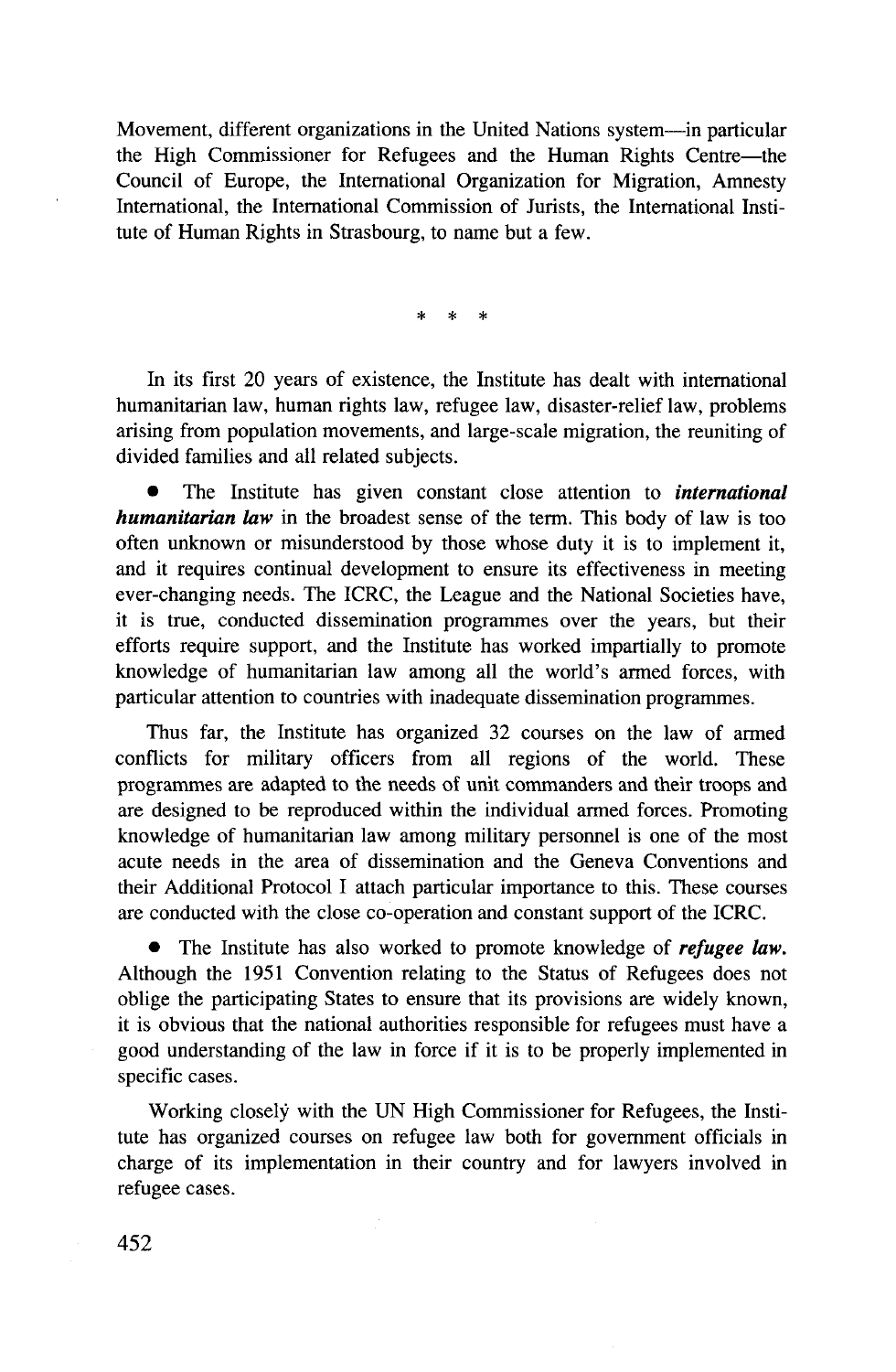• To be effective, *human rights law* must also be widely known. Much is done by the United Nations and other organizations to achieve this, but the task is so great that contributions from other quarters are welcome. Thus, in conjunction with the UN Human Rights Center, the Institute has organized courses for government officials responsible for implementing human rights instruments.

The three examples above show how the Institute helps to meet the need for more widespread knowledge. Demand for its courses has grown constantly as governments and international organizations have come to see how the Institute can help them to meet their obligations to promote better understanding of these branches of law.

The Institute also promotes knowledge in these areas through its *conferences, publications and research,* looking more deeply into certain aspects of law and seeking ways of overcoming obstacles to dissemination. The Institute organizes round tables, seminars and commissions of experts to study methods and means of warfare, limitations on the use of certain weapons, the implementation of basic rules in the event of internal conflict and of international humanitarian law in UN peace-keeping operations, protected zones, guerrilla warfare, population movements, protection for children, the definition of a refugee, large-scale influxes of refugees, etc.

Special attention has been given to the implementation of humanitarian law, in particular the role of legal advisers, national measures of implementation, the International Fact-Finding Commission and States' obligation to ensure respect for humanitarian treaties.

The Institute has always striven to have humanitarian law and humanitarian action considered together at the international, regional and local levels. It has particularly endeavoured to have dissemination adapted to regional conditions and to have the principles and rules of international humanitarian law incorporated into national legislation. To this end, it has organized annual regional meetings for east European, Arab and Asian countries. These meetings have done much to spread knowledge of humanitarian and human rights law.

 $* * *$ 

The Institute has also endeavoured to promote *development,* i.e. the process of reviewing, bringing up to date and otherwise adapting the law to meet new needs. This has proved particularly necessary for the implementation of international humanitarian law, an area where existing mechanisms have needed improvement or replacement. During the Diplomatic Conference on the Reaffirmation and Development of International Humanitarian Law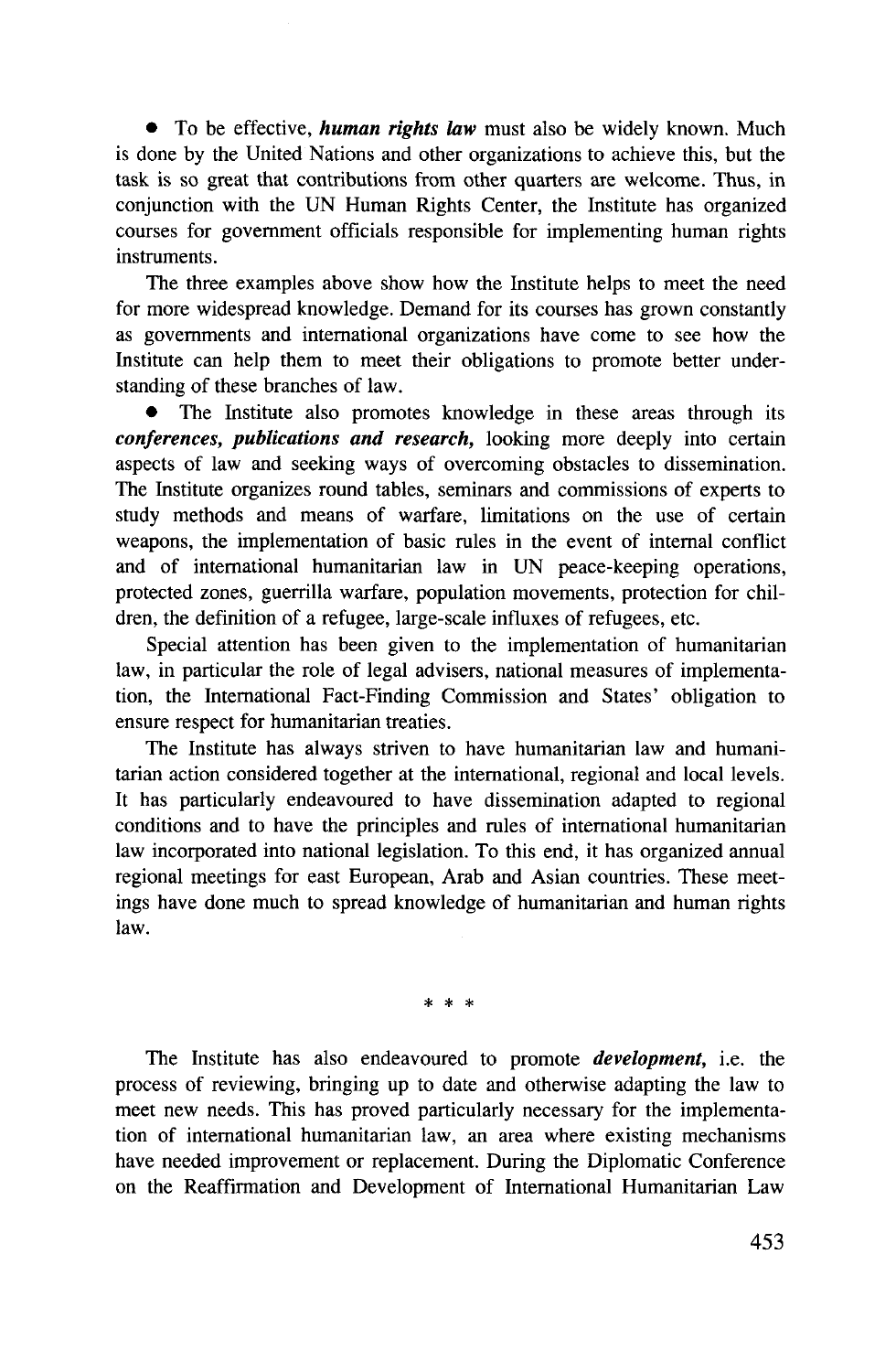applicable in Armed Conflicts (1974 to 1977), the Institute organized annual round tables, between sessions of the Conference, at which those taking part in the Conference and others informally discussed the main issues and the means of resolving them. The ICRC gave its full support to this forum.

Another example of developing the law is the adoption of rules governing the reuniting of families. No such rules had existed but they are now widely applied. Likewise, the 1989 declaration protecting refugees in cases to which existing instruments do not apply constitutes a sort of "Martens clause" for refugees.

The Institute also took the initiative to study issues of humanitarian law in war at sea.

The Institute has sponsored publications dealing with all these aspects of the law's interpretation, implementation and development.

From its very inception, the Institute has given great attention to the relationship between international humanitarian law, human rights law, refugee law and other related areas. It has carried out studies on the way codified law relates to customary law, for example certain provisions of Additional Protocol I which may be considered as customary law and by which all States—not only those party to the Protocol—are consequently bound.

To mark the International Year of Peace in 1976, the Institute organized a conference on Peace and Humanitarian Actions. For the first time, law and practice in this area received close scrutiny. The conference showed that many different organizations and governments were deeply involved in humanitarian work though their efforts were not always properly co-ordinated.

Another conference in 1980 dealt with the problem of international solidarity. The participants related their experiences and concluded that it was necessary to ensure more complete implementation of humanitarian rules.

For all its activities, which are undertaken with strict impartiality, the Institute maintains very close relations with the Movement, all of whose components are active in their support and participation. This is only natural as the Movement, which is oriented towards humanitarian action, and the Institute, an independent body, work for the same cause. Support from the ICRC and the rest of the Movement has been vital to the Institute for its achievements in its first 20 years.

 $* * *$ 

Although it works closely with many States and organizations, the Institute has always maintained its independence as a body promoting scholarly work and its outside relations have always been marked by open-minded and frank discussion. Those who take part in the Institute's activities have always